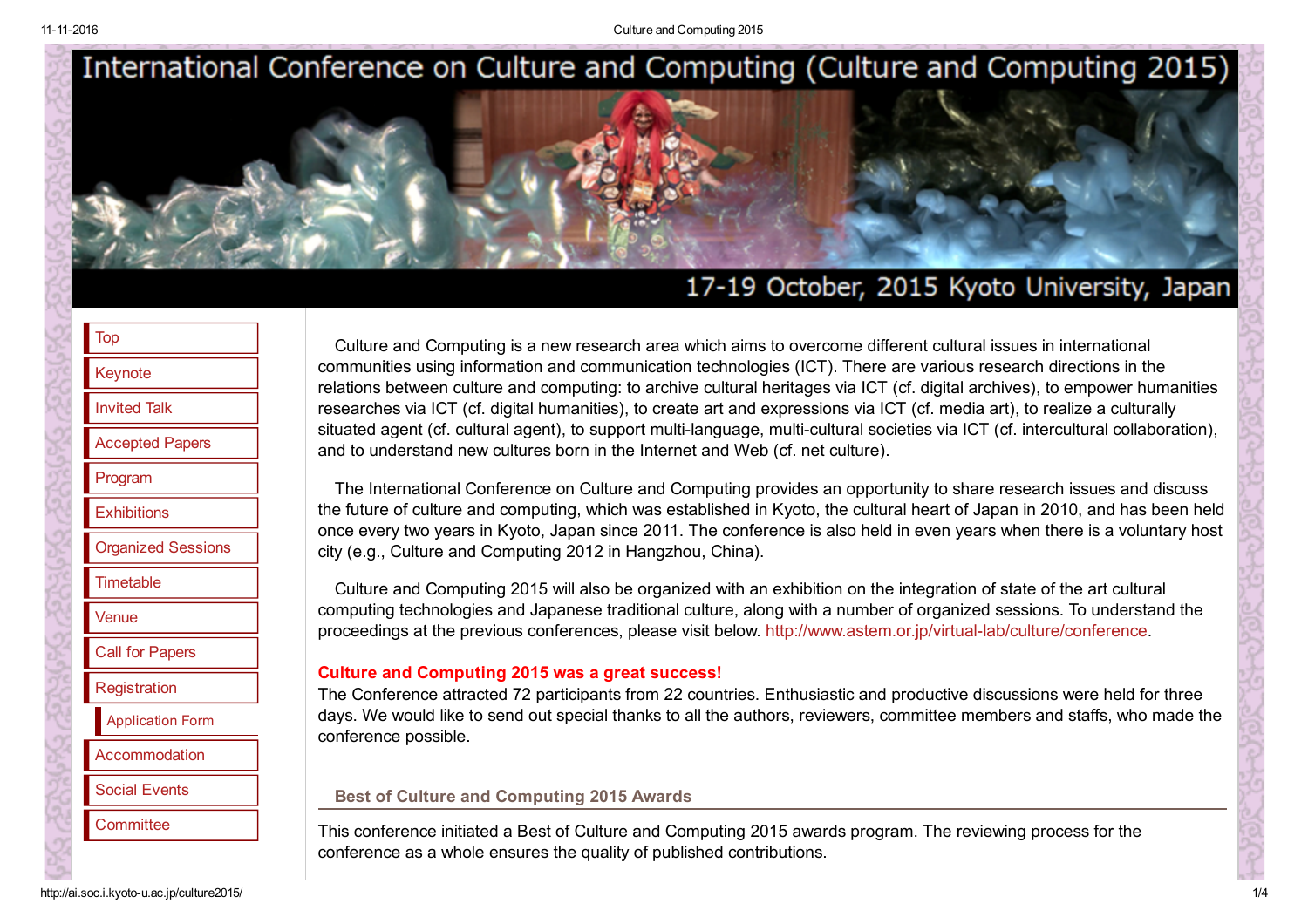

#### Best Paper:

• Modeling and Evaluating a Bayesian Network of Culture-Dependent Behaviors Birgit Lugrin, Julian Frommel, and Elisabeth André

### Best Poster::

New Approach of Cultural Aesthetic Using Sound and Image Yunian Pang and Naoko Tosa

### Best Paper Candidates:

- Content Sharing in Global Brand from Geographic Perspective Amit Pariyar, Yohei Murakami, Donghui Lin, and Toru Ishida
- Perception of Affective Body Movements in HRI Across Age Groups: Comparison Between Results from Denmark and Japan

Matthias Rehm, Anders Krogsager, and Nicolaj Segato

• Visual Point-Based Analysis of Laser-Scanned Historical Structures Wang Sheng, Atsushi Okamoto, and Satoshi Tanaka

### Best Poster Candidates:

- An Approach to Named Entity Extraction from Mongolian Historical Documents Biligsaikhan Batjargal, Garmaabazar Khaltarkhuu, and Akira Maeda
- Virtual Show, Go In!: Walk-through System and VR Goggles of a Temple for Museum Exhibits Asako Soga

# Update History

- (2015.9.4) Exhibition [Information](http://ai.soc.i.kyoto-u.ac.jp/culture2015/exhibitions.html) is Announced.
- (2015.9.3) Early registration due is extended to [September](http://ai.soc.i.kyoto-u.ac.jp/culture2015/registration.html) 10th!
- (2015.8.19) [Program](http://ai.soc.i.kyoto-u.ac.jp/culture2015/program.html) is Announced.
- (2015.8.11) [Timetable](http://ai.soc.i.kyoto-u.ac.jp/culture2015/timetable.html) is Announced.
- (2015.7.27) [Accepted](http://ai.soc.i.kyoto-u.ac.jp/culture2015/paper.html) Papers are announced.
- (2015.7.17) Acceptance Notifications have been sent.
- (2015.7.8) [Registration](http://ai.soc.i.kyoto-u.ac.jp/culture2015/registration.html) Information is Announced. Application form is [here](http://ai.soc.i.kyoto-u.ac.jp/culture2015/register2015.php).
- (2015.7.2) [Accommodation](http://ai.soc.i.kyoto-u.ac.jp/culture2015/accommodation.html) Information is Announced.
- (2015.6.15) Submission deadline of [demonstration](http://ai.soc.i.kyoto-u.ac.jp/culture2015/call_for_papers.html) extended!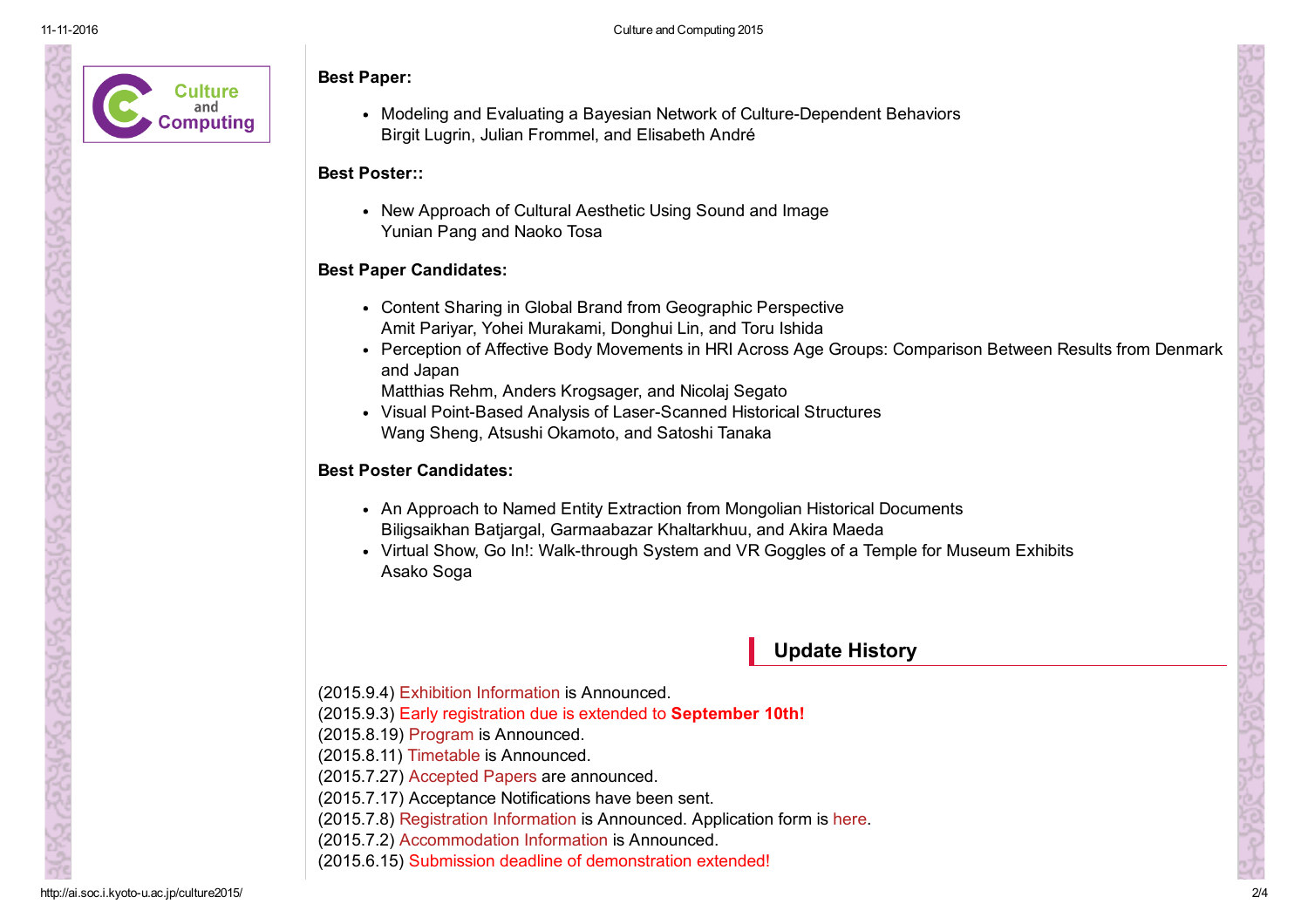

Academic Center for [Computing](http://www.media.kyoto-u.ac.jp/en) and Media Studies, Kyoto University